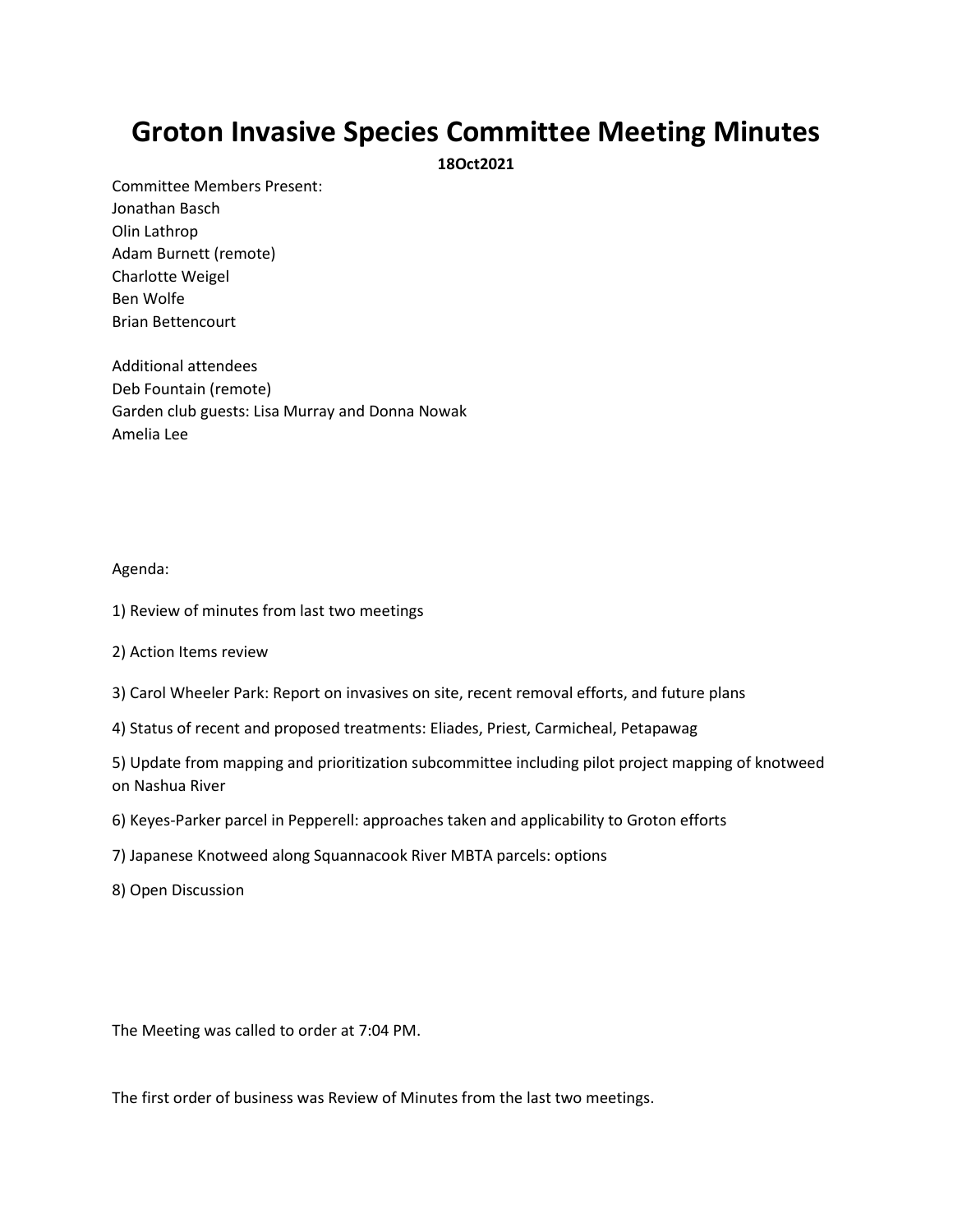Olin moved to accept the minutes Jonathan seconded Accepted by unanimous vote

The second order of business was Action Items Review:

- 1. Jonathan Basch to send the meeting minutes as a draft in word and view at the next meeting. o complete
- 2. Olin Lathrop to send email to confirm date/time for treatment of Phragmites in Carmichael swamp o See below
- 3. Brian Bettencourt to draft a letter of support for state legislation for review by the invasive species committee
	- o Pending- Jonathan to take the action to draft letter
- 4. Champney rd alley agenda topic contact from public and discussion of treatment
	- o No action yet
	- o Charlotte Weigel: Will the area be disturbed in the middle school renovation?
	- o Olin Lathrop: May not be impacted
	- o Brian Bettencourt: landscape architect at middle school could be contacted
	- o **Action Item for Brian to follow-up with middle school contacts regarding invasive project**
- 5. Ben Wolfe to check on another potential Ailanthus in town
	- On closer examination is found to be black walnut

The third order of business was Carol Wheeler Park: Report on invasives on site, recent removal efforts, and future plans

- Brian Bettencourt: Little park in West Groton by post office. Was contacted by Groton Garden Club. Strip of land along the river, bittersweet, barberry and buckthorn. No knotweed observed currently at site.
- Lisa Murray: small growth of bittersweet encroaching on garden club area. Also toadflax. Ground was very hard -was difficult to remove. Large bittersweet cut, but not treated.
- Brian Bettencourt: Still worthwhile effort.
- Lisa Murray: treated the part on Townsend rd not the part adjacent to the river
- Brian Bettencourt: Couple of issues 1) Parks department land managed by the garden club. Donna Main at Parks department 2) For committee to treat we need to prioritize and file an RDA since within 100 feet of wetland
- Brian Bettencourt: If using consumer strength round-up can it be used on public land?
- Olin Lathrop: Need a license since it is public land. Could treat if we have a RDA
- Olin Lathrop: Not a waste of time to cut Bittersweet
- Brian Bettencourt: New shoots will come up in the spring
- Olin Lathrop: Can treat then
- Brian Bettencourt: Does anyone know about yellow Toadflax?
- Olin Lathrop: Is it on the MIPAG list?
- Olin Lathrop: You have agreement from the Parks for treatment?
- **Action item: Committee members to visit and survey and add to list of sites for prioritization**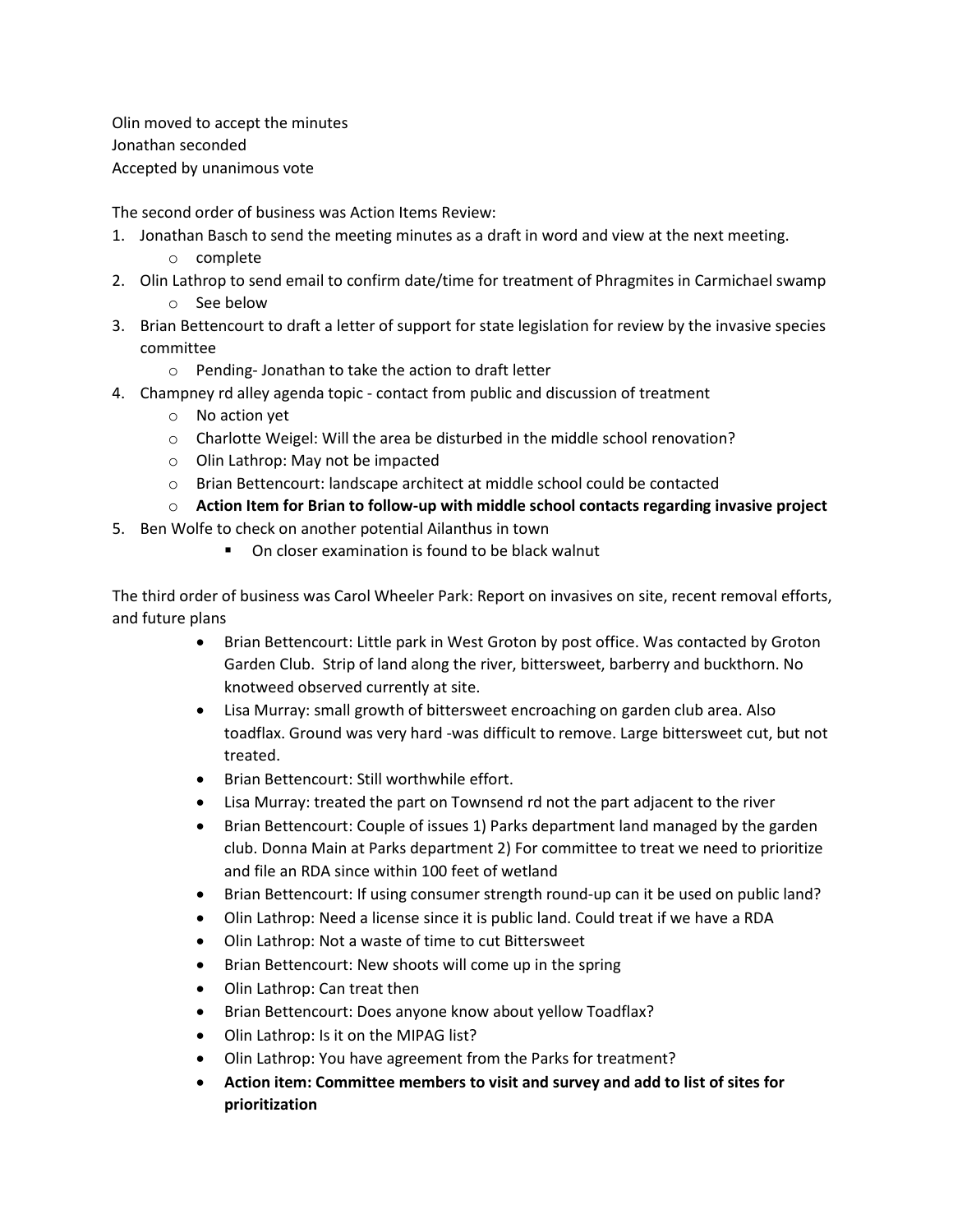- Olin Lathrop: How far does the park extend?
- Lisa Murray: extends to the Cannery
- Deb Fountain: Yellow Toadflax not currently listed as invasive
- Brian Bettencourt: [ Displaying site on Town map]
- Olin Lathrop: Would be a good site to get volunteers
- Lisa Murray: Could be a neighborhood project
- Lisa Murray: What are the next steps?
- Brian Bettencourt: Recapped the Committee process of ranking the site and get an RDA
- Olin Lathrop: Recommend getting permission from Parks and Conservation Comission
- **Action item Olin Lathrop to file RDA for treatment of site**
- **Action item: Brian Bettencourt to coordinate follow up with Donna Main to communicate to Parks**

The fourth order of business was Status of recent and proposed treatments: Eliades, Priest, Carmichael, Petapawag

- Eliades -end of September treated Phragmites no one has been back to check
- Priest treated fall and fall spring treatment locations. Previously treated Phragmites was stunted
- Carmichael- still too wet postponed to next year
	- o Adam Burnett: Can grow in a foot of water
	- o Brian Bettencourt: Beavers are damming the outlet on a weekly basis
	- o Brian Bettencourt: high priority. Need to plan ahead for next year,
	- o Charlotte Weigel: currently rates as a 2 on our prioritization list
- Petapawag -RDA approved for treatment of invasives at site
	- o Olin Lathrop: Working on a memorandum of understanding for blanket treatment
	- o Olin Lathrop: Can cut and spray large bittersweet stems
	- o Adam Burnett: Could hand pull barberry
	- o **Action item: Olin Lathrop to schedule treatment**
	- o Olin Lathrop: Can leave stems and let it rot in place

The fifth order of business was update from mapping and prioritization subcommittee including pilot project mapping of knotweed on Nashua River

- Last Subcommittee meeting was not well attended
- Charlotte Weigel: Plan to meet again in November or December when people have more time and discuss working plan for next spring
- Charlotte Weigel: Met with Amelia from Groton School visited the river next to the boathouse – mapped Knotweed on MDD maps. Amelia will continue the work in ArcGIS
- Couple of spots near the boat house and further along the river
- Charlotte Weigel: EDD Maps needs data approvers. Charlotte Weigel is validated as a verifier and validated Amelia's observations
- Reviewed EddMaps on screen- reviewed locations on Campbell site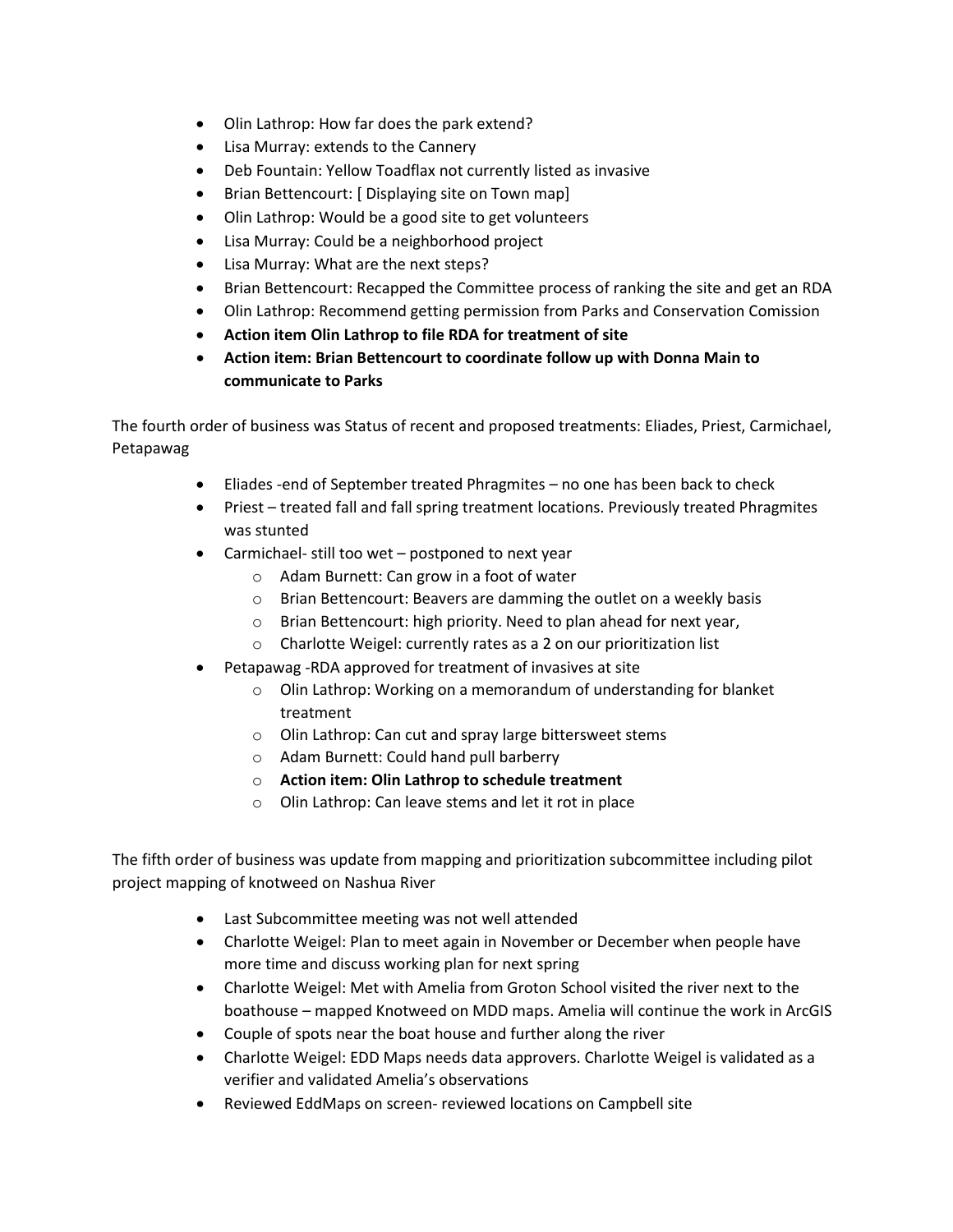- Charlotte Weigel: One site on Groton school property
- Brian Bettencourt: evaluate this information in the prioritization list
- Olin Lathrop: No evidence at Shattuck Homestead of Knotweed
- Brian Bettencourt: End of Hayden rd looks good

The sixth order of business was Keyes-Parker parcel in Pepperell: approaches taken and applicability to Groton efforts

- Deb Fountain: Brand new committee, would like to have sample property and develop a management plan. Used grant funds from wild and scenic. One applicant with background in sustainable agriculture. Used template for management plan from Suasco CISMA. Walked the property and identified invasives. 60-acre total park. Mapped the meadow area – loaded with invasives. Flows into Sucker brook and Nissitisit river. Used EDDMaps. Two members of the Pepperrell committee becoming verifiers. No one licensed in town for herbicide treatment. Report recommendations under consideration. Using to develop town plan – target for February. One verifier a plant ecologist.
- Charlotte Weigel: we could split up verifier responsibilities.
- Adam Burnett: What is required to become a verifier?
- Charlotte Weigel: Power point training.
- Adam Burnett: Interested in becoming a verifier
- **Action item: Charlotte Weigel to provide Adam Burnett Deborah's email, Adam Burnett to become verifier**
- Charlotte Weigel: How did you decide on the two-acre plot?
- Deb Fountain: Popular area, Sucker brook is designated for a dam removal. Concern of invasives spreading through the watershed. Some other sites were too large
- Brian Bettencourt: Good to think of the impact of dam removal ahead of time
- Charlotte Weigel: will the treatment precede the dam work?
- Deb Fountain: Will not be able to treat prior to the dam work
- Charlotte Weigel: Does it have natural heritage designation?
- Deb Fountain: Yes, species of special concern present in Sucker Brook. Will go through Mass Wildlife
- Charlotte Weigel: Used layers from Oliver?
- Deb Fountain: Yes

The seventh order of business was Japanese Knotweed along Squannacook River MBTA parcels: options

• Brian Bettencourt: Land owned by the T. Ron scouted – Rail corridor to Bertozzi. There is more knotweed north. Contancted MBTA – may be able to arrange treatment on their end

The eighth order of business was Open Discussion

- Olin Lathrop brought autumn olive jam
- Ben Wolfe: should porcelain berry be on our list?
- Brian Bettencourt: yes likes the milder weather [range moving North]